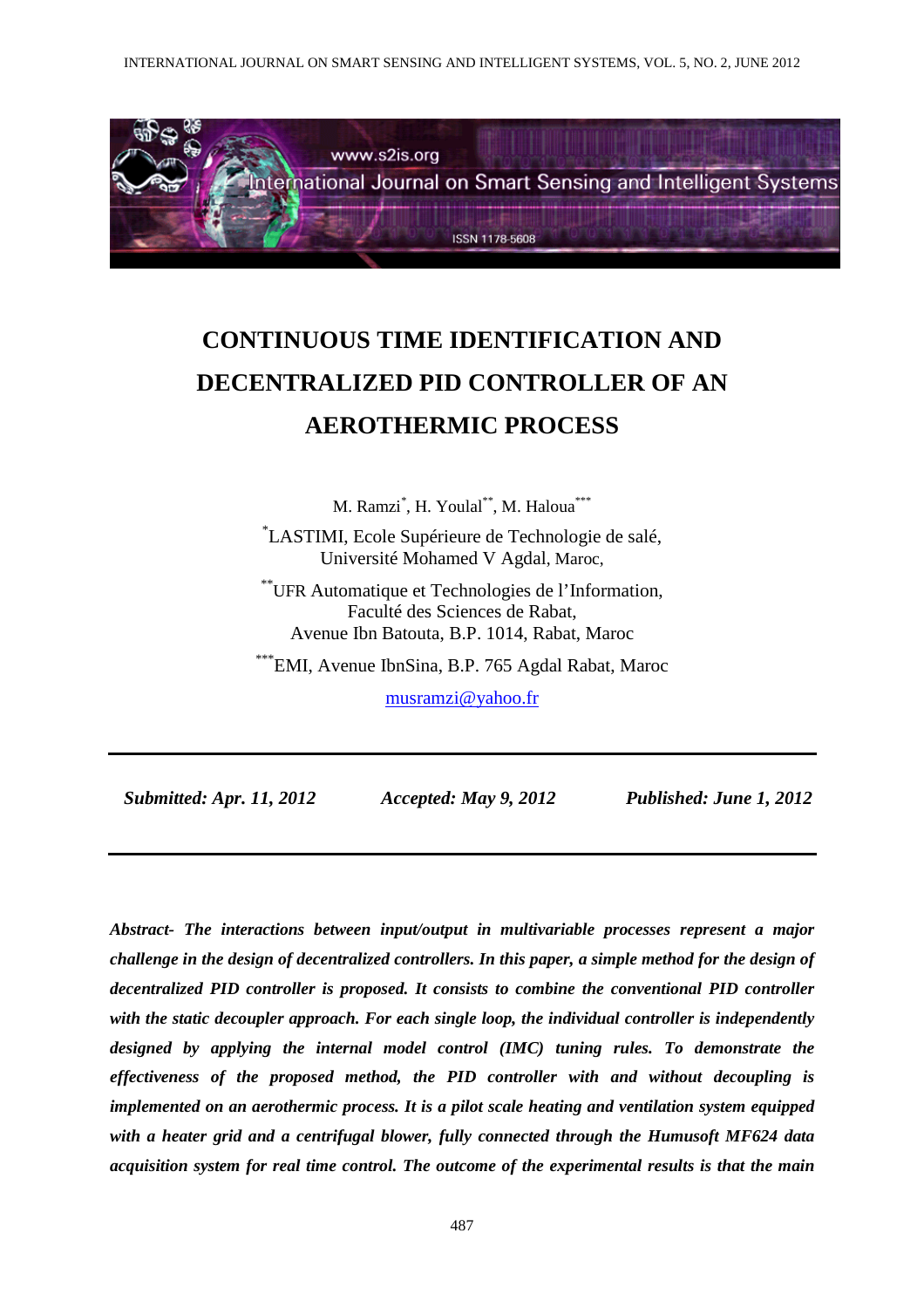*control objectives, such as set-point tracking and interactions rejection are well achieved. The experimental results have shown that the proposed method provides a significant improvement compared to conventional PID controller.* 

**Index terms***:* **Continuous-time identification, aerothermic process, decentralized PID controller, static decoupling, TITO control systems.** 

#### I. INTRODUCTION

The heating and ventilation system plays an important role in many industrial sectors including chemical, mineral, drying and distillation processes, as well as pharmaceutical and agro alimentary production units. It is argued that the temperature control is no more a challenging control problem in most of these applications. Nevertheless, some practical issues in many temperature control applications stimulate new developments and further investigations [1-5].

For education and training purposes, many aerothermic processes are available. They highlight most heating and ventilation problems, and they are widely referenced in the process control literature. Different prototypes of these processes have been used to check new control strategies and many results were reported in the single variable control cases [6-10].

As most industrials multivariable processes, the aerothermic processes are generally subject to significant interactions between its main variables. However, they were not explicitly considered in most reported control. Worth to mention herein that the basic factory control system delivered with most of aerothermic processes is restricted to the classical analog PID controller without taking into account of interactions between its main parameters [11].

In this paper, we highlight further aspects of multi-loops PID controller which consist to associate this conventional controller with the partial static decoupler approach in order to eliminate the interactions between the main aerothermic process parameters. In this synthesis, a multivariable transfer function is identified using the numeric Direct Continuous-Time Identification (DCTI) approach [12]. This technique has attracted an increasing attention of several researchers in the last few years [13-18]. It provides a robust and accurate method for the identification of dynamical systems under the influence of perturbations. Among the advantages of the DCTI methods, we mention its ability to deal with multi-input multi-output identification in a straightforward manner from process experimental data and the ease of use due to the small number of parameters which have to be chosen by the user.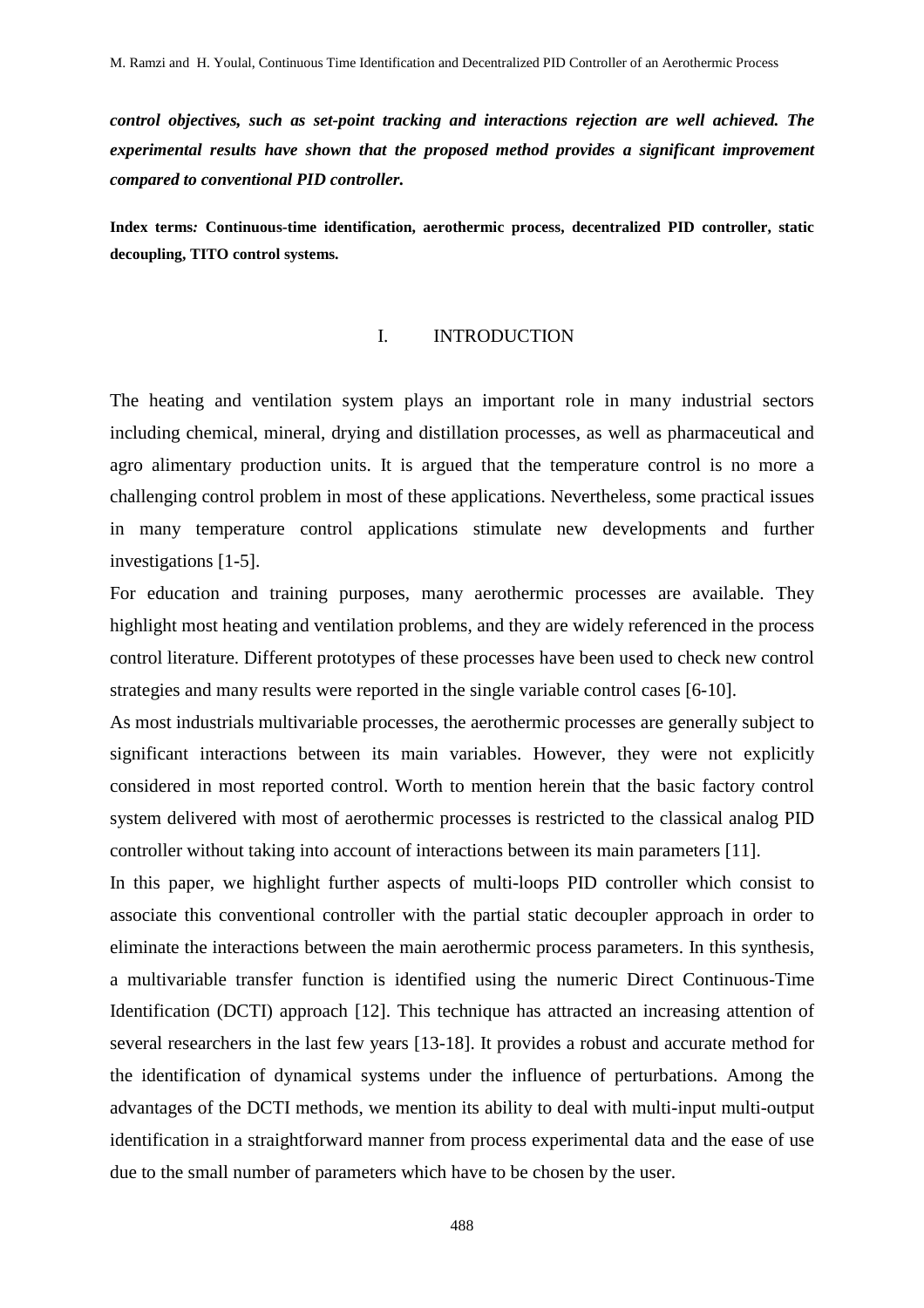The paper content is organized as follows: Section II introduces the description of the aerothermic process and underlines the interaction between its main variables. Section III discusses the multivariable continuous-time identification, which represents the first step in the design of the controllers. The decentralized PID controller is introduced in section IV. Its parameters are calculated by using the IMC tuning rules. In this section, we recall the main steps of static decoupler. Section V reports the experimental control results of the aerothermic process under set-point change of the ventilator speed in order to show its impact on the air temperature when the PID controller, with and without static decoupler, is applied. Robustness of the decentralized PID controller is also discussed and a final conclusion is given.

### II. AEROTHERMIC PROCESS DESCRIPTION

The considered pilot scale aerothermic process [11], is shown as a schematic diagram in figure 1 and depicted in a three dimensional view in figure 2. It has the basic characteristics of a large process, with a tube through which atmospheric air is drawn by a centrifugal blower, and is heated as it passes over a heater grid before being released into the atmosphere.



Figure 1. Schematic illustration of aerothermic process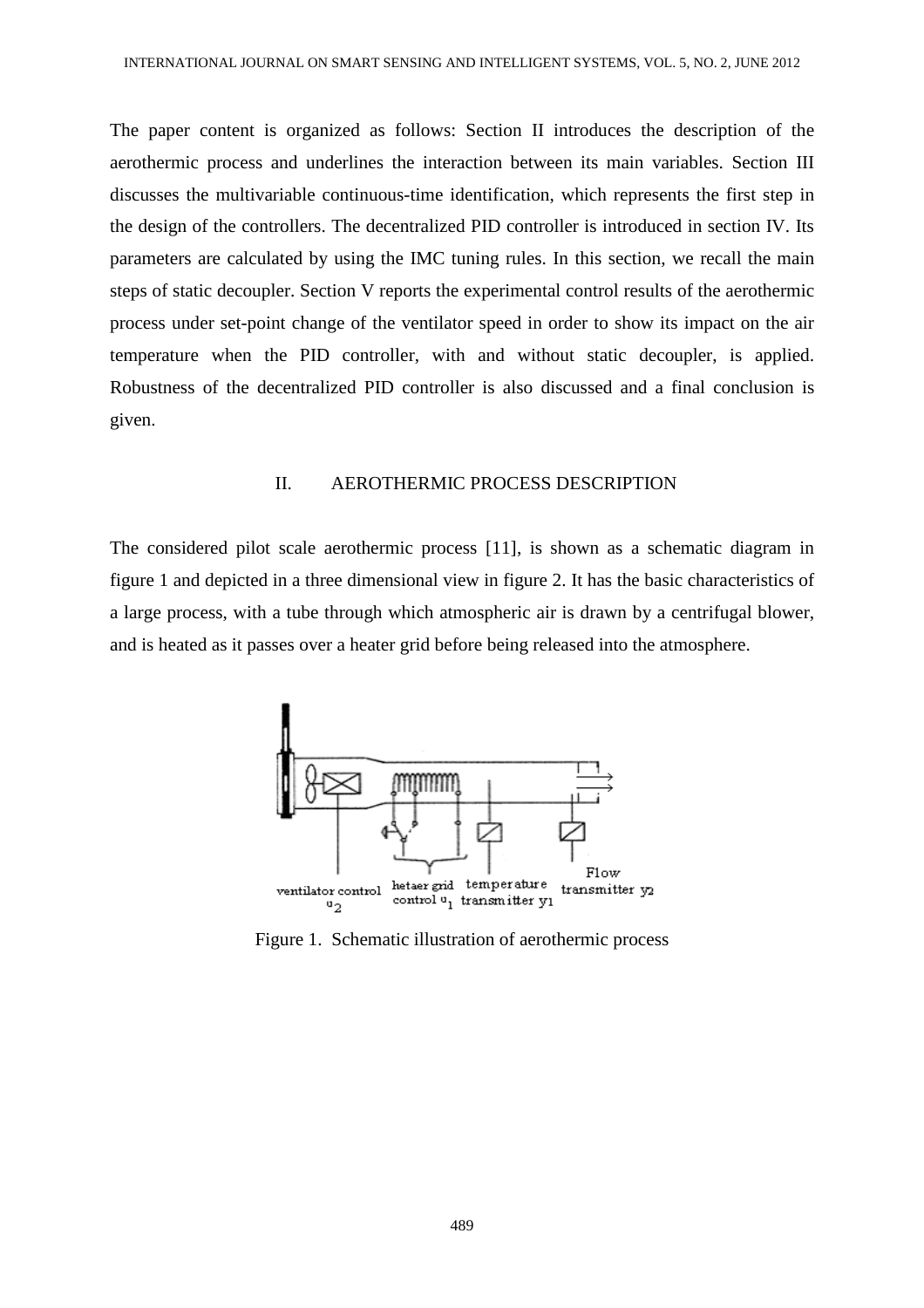

Figure 2. Three-dimensional view of aerothermic process

The command objective for the aerothermic process is to regulate the flow and the air temperature respectively by the PI and PID controllers with and without decoupling the interaction parameters. The temperature control is achieved by varying the electrical power supplied to the heater grid. There is an energized electric resistance inside the tube, and due to the Joule effect, heat is released by the resistance and transmitted, by convection, to the circulating air, resulting in heated air [6]. The air flow is adjusted by varying the speed of the ventilator.

This process can be characterized as a non-linear system. The physical principle which governs the behavior of the aerothermic process is the balance of heat energy. Hence, when the air temperature and the flow inside the process are assumed to be uniform, a linear system model can be obtained. This kind of aerothermic process is being used by many researchers to check their new control strategies [6-10].

As shown in the schematic of the aerothermic process, the system inputs,  $(u_1, u_2)$ , are respectively the power electronic circuit feeding the heating resistance and the ventilator speed. The outputs,  $(y_1, y_2)$ , are respectively the flow and air temperature. The input-output signals are expressed by a voltage, between *0* and *10* V, issued from the transducers and conditioning electronics. Figure 3 shows a Two-Input Two-Output (TITO) block diagram of the aerothermic process.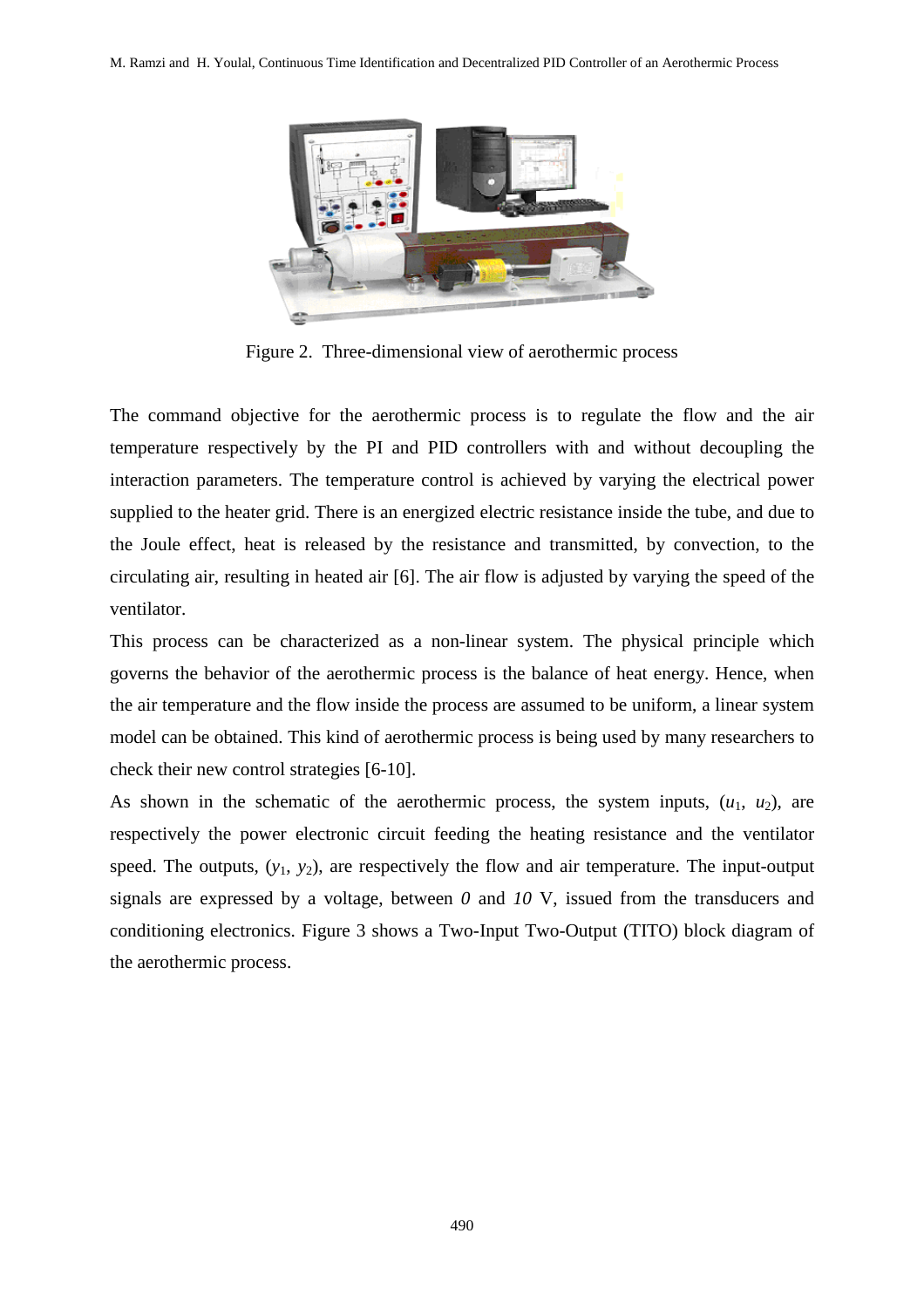

Figure 3: TITO Block diagram

The fundamental relationship between inputs and outputs signal are expressed as:

$$
\begin{pmatrix} Y_1 \\ Y_2 \end{pmatrix} = \begin{pmatrix} P_{11} & P_{12} \\ P_{21} & P_{22} \end{pmatrix} \begin{pmatrix} U_1 \\ U_2 \end{pmatrix}
$$
 (1)

where the  $P_{11}$ ,  $P_{12}$ ,  $P_{21}$  and  $P_{22}$  are the continuous process transfer functions which will be identified in the section III.  $P_{12}$  and  $P_{21}$  are called the process interaction.

To examine the possibility of interaction between the temperature and air flow, two experiments were carried out. In each case, the two process inputs were held constant and allowed to settle. If one of them undergoes a step change, the behavior of the other output will be observed to see if this change had any effect on it. Figure 4 shows the results from both experiments.



Figure 4. Interactions between the main variables of the aerothermic process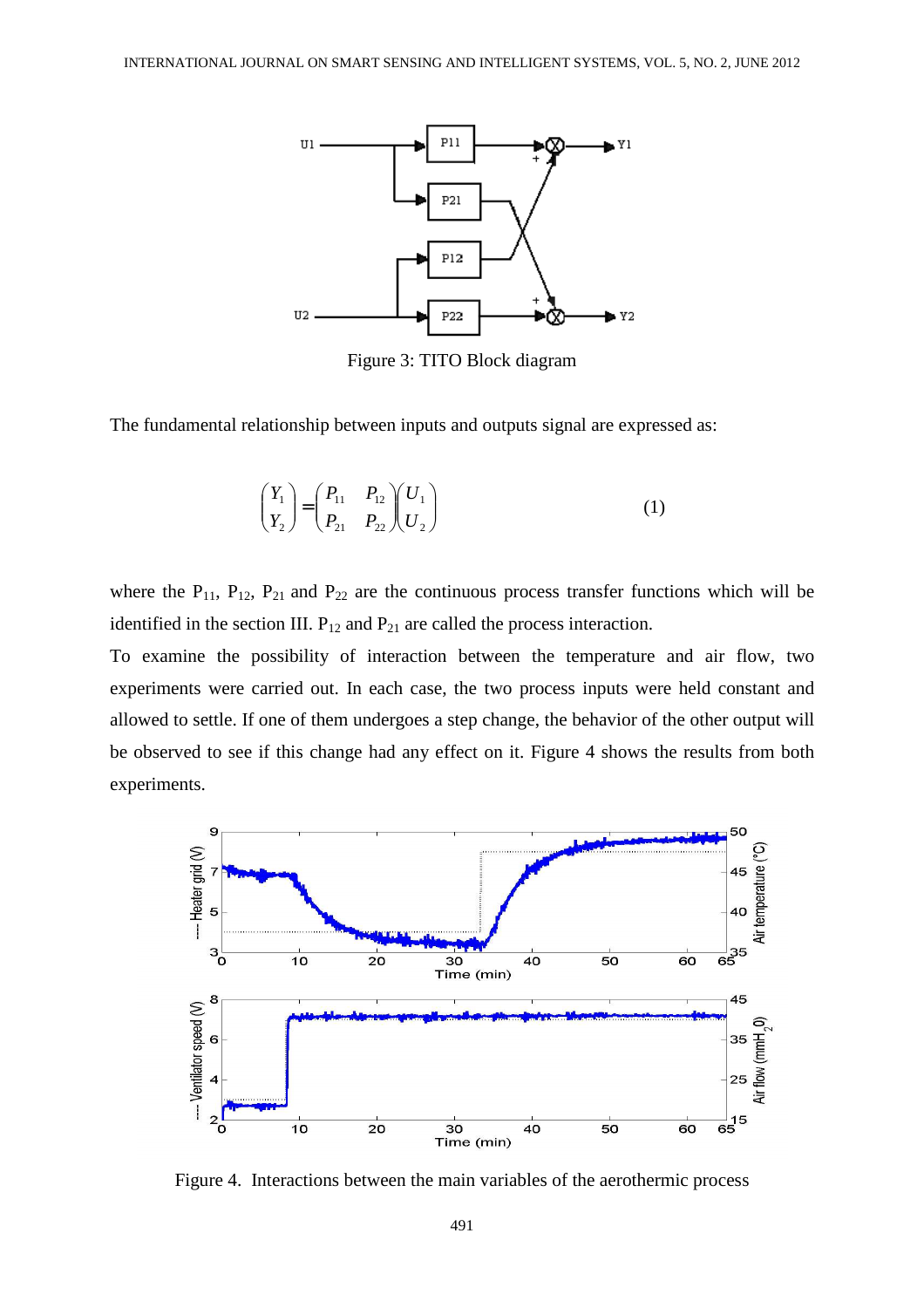In the first half plot of this figure, the electric voltage supplied to the heater grid is held constant (at *4V*) and the ventilator speed undergoes a step change from *30%* to *70%* of its full range. The air temperature varied considerably from *4V* (*45°C*) to *2V* (*35°C*). The second half plot shows the results when the ventilator speed is held constant and the electric voltage of the heater grid undergoes a step change, from *40%* to *80%* of full range. As can be seen, the air temperature is varied accordingly but the air flow is remained unaffected.

These results show that the air temperature behavior depends also of the operating conditions of the air flow. Hence, the change in air temperature behavior is provided by two effects: a direct effect, by the heater grid and indirect effect via the ventilator speed. Our main aim is then to eliminate the indirect effect.

Equation 2 summarizes this relationship in continuous-time transfer function form.

$$
\begin{pmatrix} Y_1(s) \\ Y_2(s) \end{pmatrix} = \begin{pmatrix} P_{11}(s) & P_{12}(s) \\ 0 & P_{22}(s) \end{pmatrix} \begin{pmatrix} U_1(s) \\ U_2(s) \end{pmatrix}
$$
 (2)

Therefore, the figure 3 takes the following new representation:



Figure 5: Partial interaction TITO Block diagram

## III. CONTINUOUS-TIME IDENTIFICATION

System identification is an experimental approach to determine the transfer function or equivalent mathematical description for the dynamic of an industrial process component by using a suitable input signal. This approach represents the first step in the design of a controller.

From a conceptual standpoint, the modeling of most mathematical models of industrial processes is formulated in terms of continuous-time (CT) differential equations using the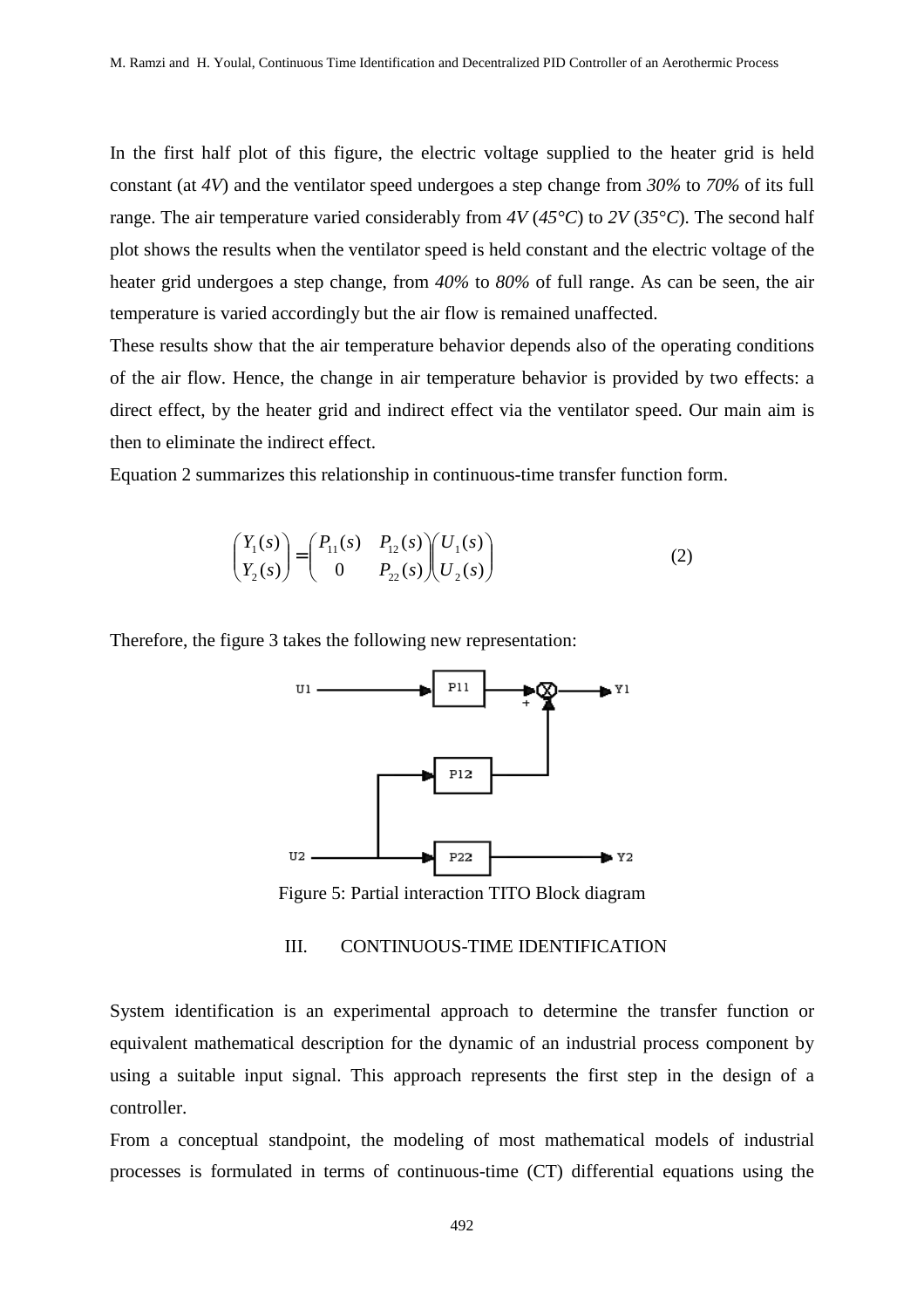physicochemical laws. Nonetheless, in the past, the majority of system identification schemes have been based on discrete-time (DT) models. Their corresponding CT models are obtained indirectly from the existing DT models.

In fact, the development of CT model identification techniques originated in the last century [19]. However, it has attracted an increasing attention of several researchers in the recent years [13-16]. This interest is due to the ability of these approaches to provide consistent results even for an imperfect noise structure which is the case in most practical applications [16]. The early contributions on continuous-time identification can be found in [17-18].

For identifying a continuous-time model from discrete sampled data, there exist two main approaches. The first, namely the indirect approach, it consists to estimate from the sampled data, an initial DT model and then convert it into a CT model using a standard algorithm for discrete to continuous-time conversion. The second, namely the direct approach, which formulates the identification of the CT model directly based on samples of the measured CT signal. The main computational tools of this approach are based on the Refined Instrumental Variable method for Continuous-time Systems (RIVC) and its Simplified version (SRIVC) that are discussed in detail by [20].

In order to generate estimation and validation data for system identification, an experiment is performed. Data set used for the parameter identification step is build up with Pseudo Random Binary Sequence (PRBS) signals which are applied simultaneously to the two manipulated variables of aerothermic process. This data set and their correspondent outputs are displayed in figure 6. The sampling interval is  $T<sub>s</sub>=1$  second. The signals collected, via the *Humusoft MF624* data acquisition module, are yield in the interval (*0V, 10V*).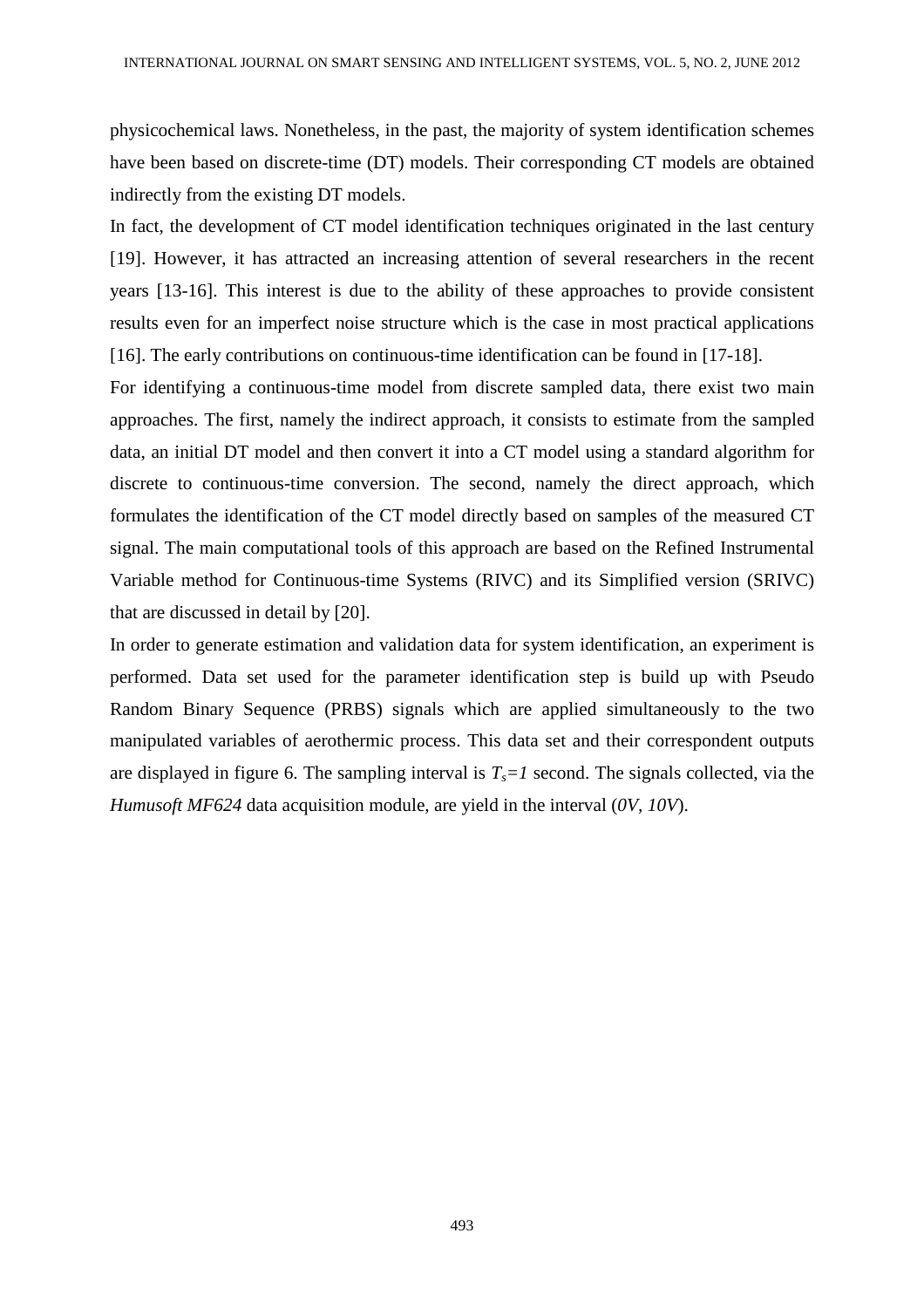

Figure 6: Data set for direct continuous-time identification

Based on the outcome analyses of section II, two loops will be considered in the aerothermic process identification. The first loop will be represented by Two-Inputs  $(u_1, u_2)$  and Single-Output  $(y_1)$ , TISO. The second loop will be represented by a Single-Input  $(u_2)$  and a Single-Output  $(y_2)$ , SISO. After the application of the DCTI approach on first half experimental sampled data of identification (i.e.: 30 minutes), the identified models of the aerothermic process suggests that the dynamic relationship between the measured inputs and the measured outputs for the two loops are linear and first-order plus dead time (FOPDT). The dead time is equal to 7 seconds for the first loop and is equal to 1 second for the second one. In general, the transfer function of FOPDT system is given by:

$$
G(s) = \frac{Ke^{-Ds}}{Ts+1} \tag{3}
$$

where  $K$  is the steady state gain,  $D$  is the dead time, and  $T$  is the time constant.

The identified transfer functions of the aerothermic process are given by the following system equation:

$$
\begin{pmatrix} Y_1(s) \\ Y_2(s) \end{pmatrix} = \begin{pmatrix} 0.7891 & -0.4616 & -7s \\ 34.0716s + 1 & 30.9789s + 1 \\ 0 & 1.0888 & 1.0388 \end{pmatrix} \begin{pmatrix} U_1(s) \\ U_2(s) \end{pmatrix}
$$
 (4)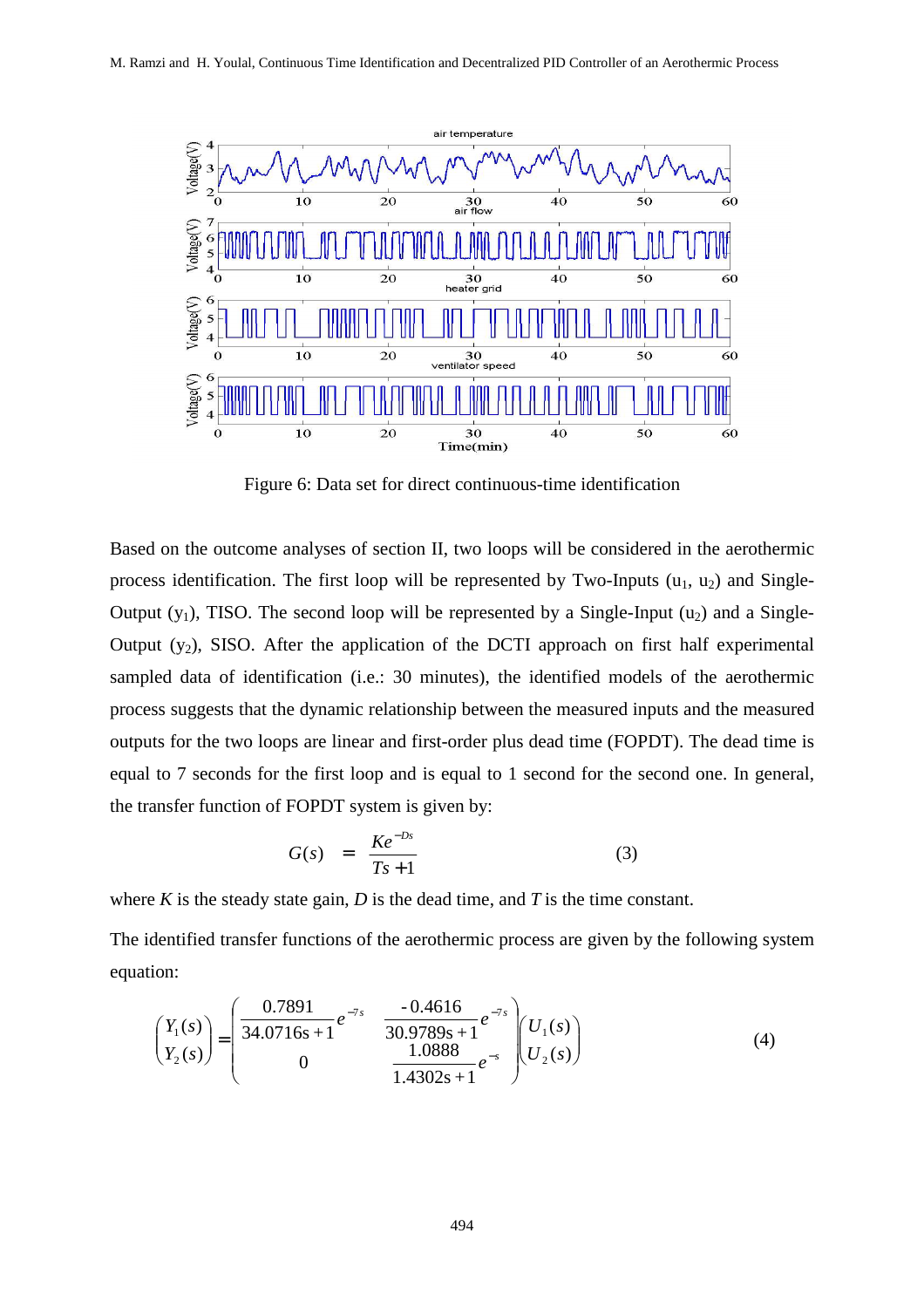The negative gain in the interactive transfer function implies that the air temperature behaves in the opposite way. In fact, the interaction effect tends to reduce the air temperature when the flow increases.

To evaluate the quality of the estimated transfer function models, a cross-validation procedure has been applied to the remaining experimental data were not used to build the model. Crossvalidation result is plotted in Figures 7. From this figure, it may be observed that there is a relatively good agreement between the measured and the simulated model output.

To confirm this validation, a numeric test is also applied to evaluate the models quality. It consists to use the coefficient of determination, given in equation 5, in order to determine the strength of the linear association between the simulated and measured output.

$$
CD = 1 - \frac{\text{var}(y - \hat{y})}{\text{var}(y)}
$$
(5)

Table 1 summarizes the results of the coefficient of determination for DCTI approaches.

|             | <b>Coefficient of Determination</b> |
|-------------|-------------------------------------|
| <b>TISO</b> | 0.9914                              |
| SISO        | 0.9920                              |

Table1: Coefficient of Determination



Figure 7: Cross-validation results (black: measured output; blue: simulated output)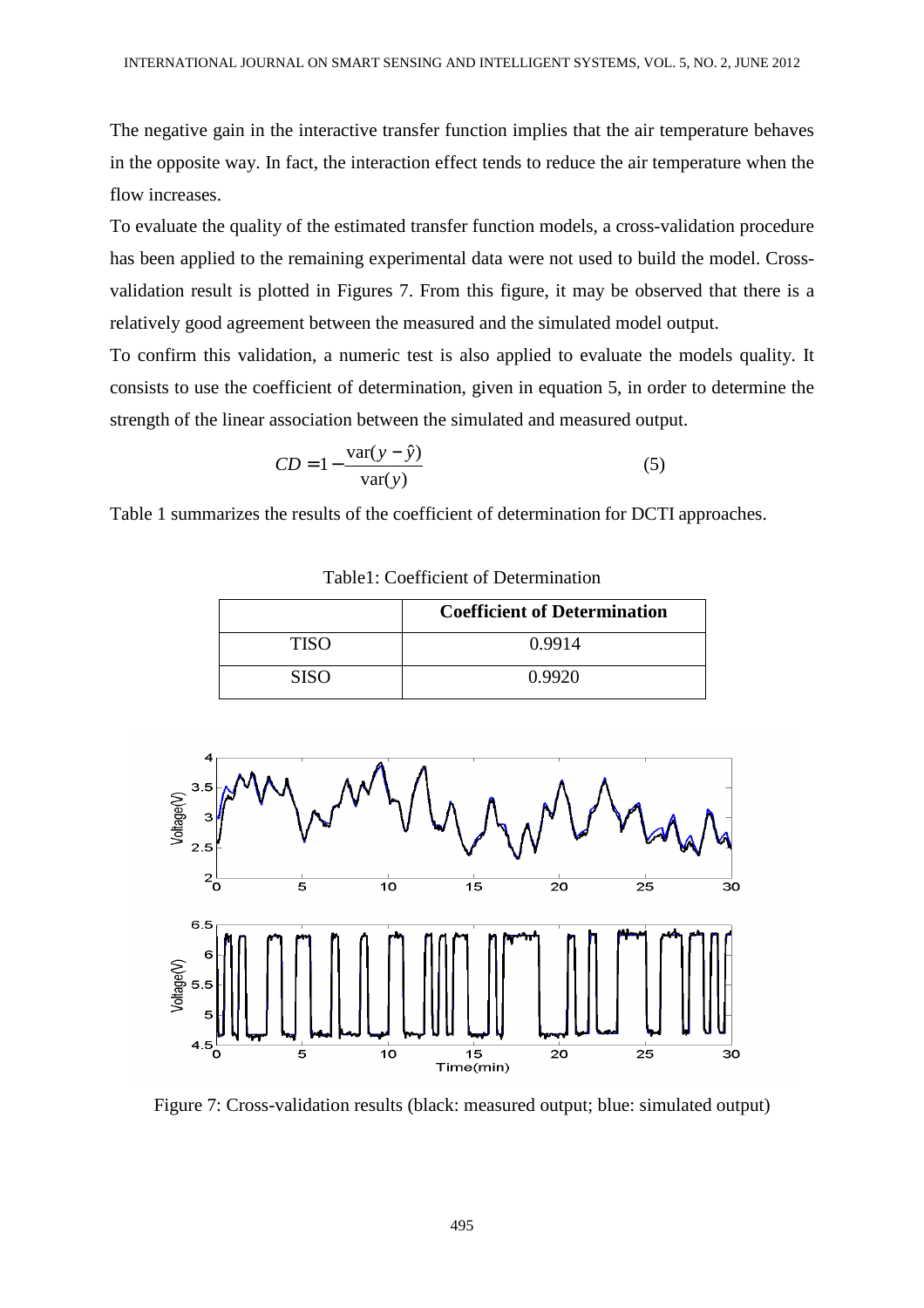As shown in both figure 7 and table 1, it appears a good similarity between the true system output and the identified one. Furthermore, the identified process has no modes associated with eigenvalues in the unstable region.

#### IV. DECENTRALIZED PID CONTROLLER

#### a. Decoupling control systems

As shown in section III, changes in second loop might cause an undesirable disturbance in first loop and hence cause  $y<sub>I</sub>$  to vary from its desired value. Therefore, the interaction caused by the second loop needs to be completely or partially eliminated. To do it, the aerothermic process must be decoupled into separate loops.

There exist two ways to see if a system can be decoupled. The first One is with mathematical models and the other is a more intuitive educated guessing method. The mathematical methods include the relative gain array (RGA) method, the Niederlinski Index (NI) and singular value decomposition (SVD) [21]. In this paper the SVD method is used to discuss the determination of whether the TITO control scheme can be decoupled to SISO ones. It starts with the steady state gain matrix of the process as shown in the following equation.

$$
P = \begin{pmatrix} P_{11}(0) & P_{12}(0) \\ 0 & P_{22}(0) \end{pmatrix}
$$
 (6)

Using *P*, the calculation of the eigenvalues can be calculated by hand from the following equations [22]:

$$
\beta_1 = s_1^2 = \frac{b + d + \sqrt{(b - d)^2 + 4c^2}}{2}
$$
\n
$$
\beta_2 = s_2^2 = \frac{bd - c^2}{s_2^2}
$$
\n(7)

2 2

where  $b = P_{11}^2(0) + P_{12}^2(0)$ ;  $c = P_{12}^2(0) P_{22}^2(0)$  and  $d = P_{22}^2(0)$ .  $s_1$  and  $s_2$  are the positive square roots of the respective eigenvalues. The condition number (CN) is defined as the ratio of the larger  $s_i$  to the smaller  $s_i$ :

$$
\begin{cases}\nCN = \frac{s_1}{s_2} & \text{if } s_1 > s_2 \\
CN = \frac{s_2}{s_1} & \text{if } s_2 > s_1\n\end{cases}
$$
\n(9)

The greater the *CN* value, the harder it is for the system in question to be decoupled. A rule of thumb is that when  $CN \geq 50$  the system is nearly singular and decoupling is not feasible [23].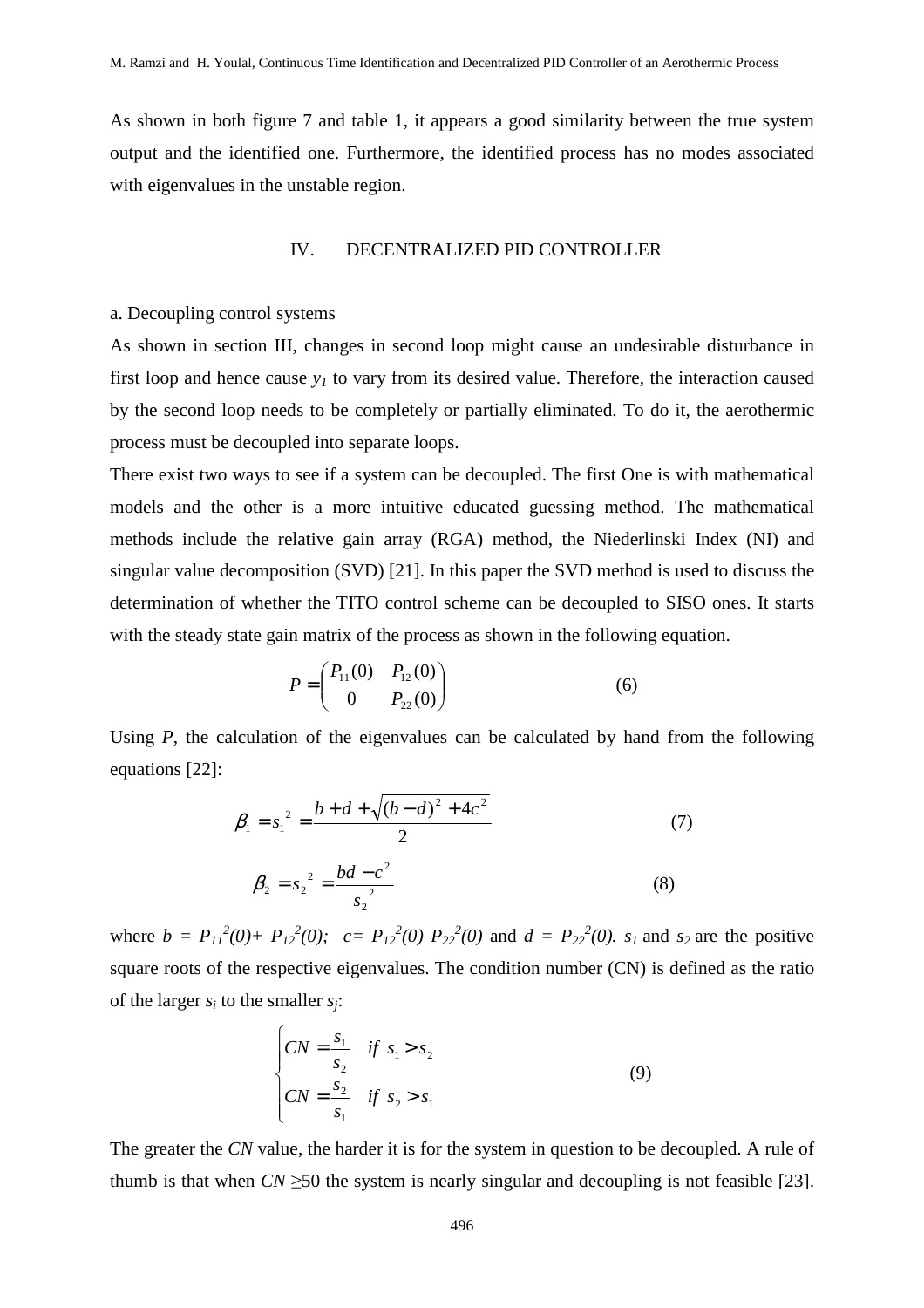In our case,  $P = \begin{bmatrix} 0.7671 & -0.4010 \\ 0 & 1.0888 \end{bmatrix}$ J  $\backslash$  $\overline{\phantom{a}}$ J ſ = 0 1.0888 0.7891 - 0.4616  $P = \begin{bmatrix} 0.76921 & 0.10008 \\ 0.00000 & 0.10000 \end{bmatrix}$  and  $CN = 1.7957$ . Then the aerothermic processes can

be quite decoupled into separate SISO systems.

Generally, there exist two decoupling approaches: the complete decoupling and the partial decoupling. In the complete decoupling, all decouplers are used. While in the partial decoupling; only some decouplers are used and the remainder decouplers are set equal to zero. Among the advantageous of the partial decoupling, we note its tendency to be less sensitive to modeling errors compared to the complete decoupling [22]. The partial decoupling is an attractive approach for control problems where one of the controlled variables is more important than the other or where one of the process interactions is absent. In the aerothermic process case, the partial decoupling is considered in order to eliminate the interactions caused by the second loop on the first one. Figure 8 shows this partial decoupling.



Figure 8: Decoupled system

From figure 8 we have the following equation:

$$
Y_1 = P_{11} U_{11} + (P_{11} D_{12} + P_{12}) U_2 \tag{10}
$$

To eliminate the interaction between  $U_2$  and  $Y_1$ , the right half of the equation 10 must satisfy the following condition:

$$
(P_{11}D_{12} + P_{12})U_2 = 0 \tag{11}
$$

To satisfy equation (11) it follows that

$$
P_{11}D_{12} + P_{12} = 0 \tag{12}
$$

Solving for  $D_{12}$  gives an expression for the ideal decoupler,

$$
D_{12}(s) = -\frac{P_{12}(s)}{P_{11}(s)}
$$
\n(13)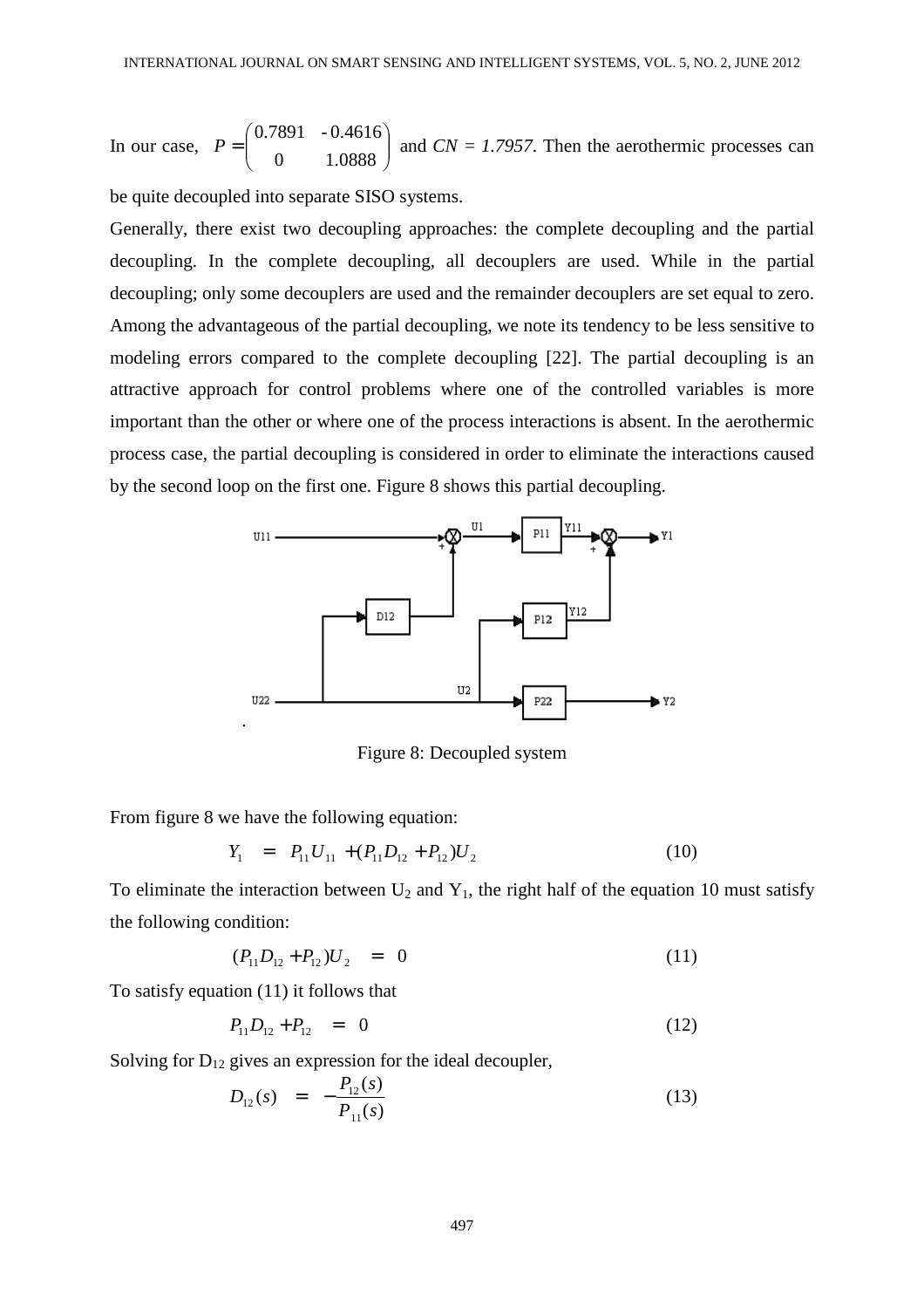### b. multivariable decentralized PID controller

In principle, decoupling control can provide two important points. In the first one, the control loop interactions will be eliminated. Consequently, the stability of the closed-loops system will be determined only by the stability characteristics of the individual feedback control loops. In the second one, if the set-point of a controlled variable is changed, it will not have an effect on the other controlled variables.

Several control approaches such as neural networks, model predictive control can resolve the multivariable control problems with or without severe interactions. However, these controls are used primarily on a higher level. In the lower level, improving the performance and robustness of a system can be made by the improvements in the separate proportionaldifferential-integral (PID) loops [24]. In this paper, the improvement is obtained by using the partial static decoupling where the design is based on the steady state process interactions. The design equations for the decoupler can be adjusted by setting  $(s = 0)$ , i.e. the process transfer functions are simply replaced by their corresponding steady state gains. Hence, the expression for the ideal decoupler given by the equation 12 becomes:

$$
D_{12} = -\frac{P_{12}(0)}{P_{11}(0)} = 0.5850 \tag{14}
$$

Figure 9 shows the partial decoupling control system for the aerothermic process.



Figure 9: A partial decoupling control system

The PI controller is used to regulate the air flow since this loop has generally very fast dynamics and its measurement is inherently noisy; while, the air temperature is regulated by the PID controller. Once a partial decoupler is obtained, the PI and the PID controllers are designed separately for the two loops. Hence, as shown in figure 9, three controllers are used: two conventional feedback controllers, PID and PI, plus one decoupler,  $D_{12}$ . The input-signal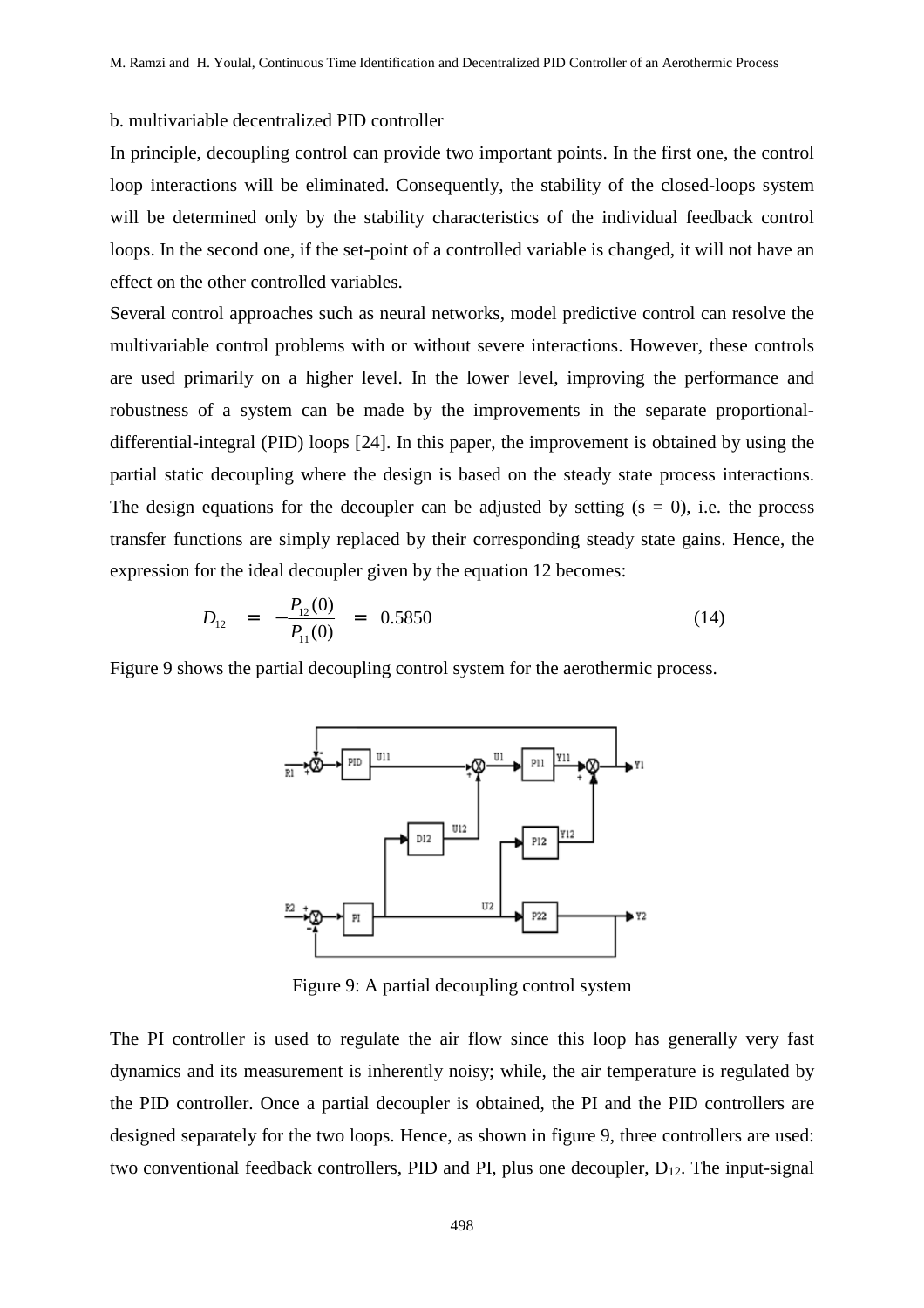to  $D_{12}$  decoupler, which is designed to compensate the undesirable process interactions, is the output signal from the feedback PI controller.

The continuous PID controller transfer function can be written as

$$
u(t) = K_p e(t) + K_i \int e(t)dt + K_d \frac{de(t)}{dt}
$$
 (15)

where  $u(t)$  is the manipulated variable,  $e(t)$  the error signal,  $K_p$ ,  $T_i$ , and  $T_d$  represent proportional gain, integral gain and derivative gain respectively.

In the Laplace domain, this control equation can be written as:

$$
U(s) = (K_p + \frac{K_i}{s} + K_d s)E(s)
$$
 (16)

To calculate the PI and PID parameters, the Internal Model Control (IMC) tuning rules is adopted [25]. It is used most frequently in industrial processes because of its many advantages, including simplicity, robust performance, and its analytical form which is easier to implement in real time.

The PID controller parameters are given as follows:

$$
K_p = \frac{2T + D}{2K(D + \beta)}
$$
  
\n
$$
K_i = \frac{1}{K(D + \beta)}
$$
  
\n
$$
K_d = \frac{TD}{2K(D + \beta)}
$$
\n(17)

where *K* represents the steady-state gain, *T* is the time constant, and *D* is the time delay of the system.  $\beta$  should satisfy  $\beta > 0.2T$  and  $\beta > 0.25L$  [26].

## V. EXPERIMENTAL RESULTS

To illustrate the effectiveness of the proposed method, real-time experiments of the Decentralized PID controller with and without partial static decoupler have been performed on the aerothermic process. The robustness of Decentralized PID is evaluated by changing the set-point of the ventilator speed. Referring to equation 17, the parameters of the Decentralized PID and PI controllers for respectively the first and the second loop are given in the following table: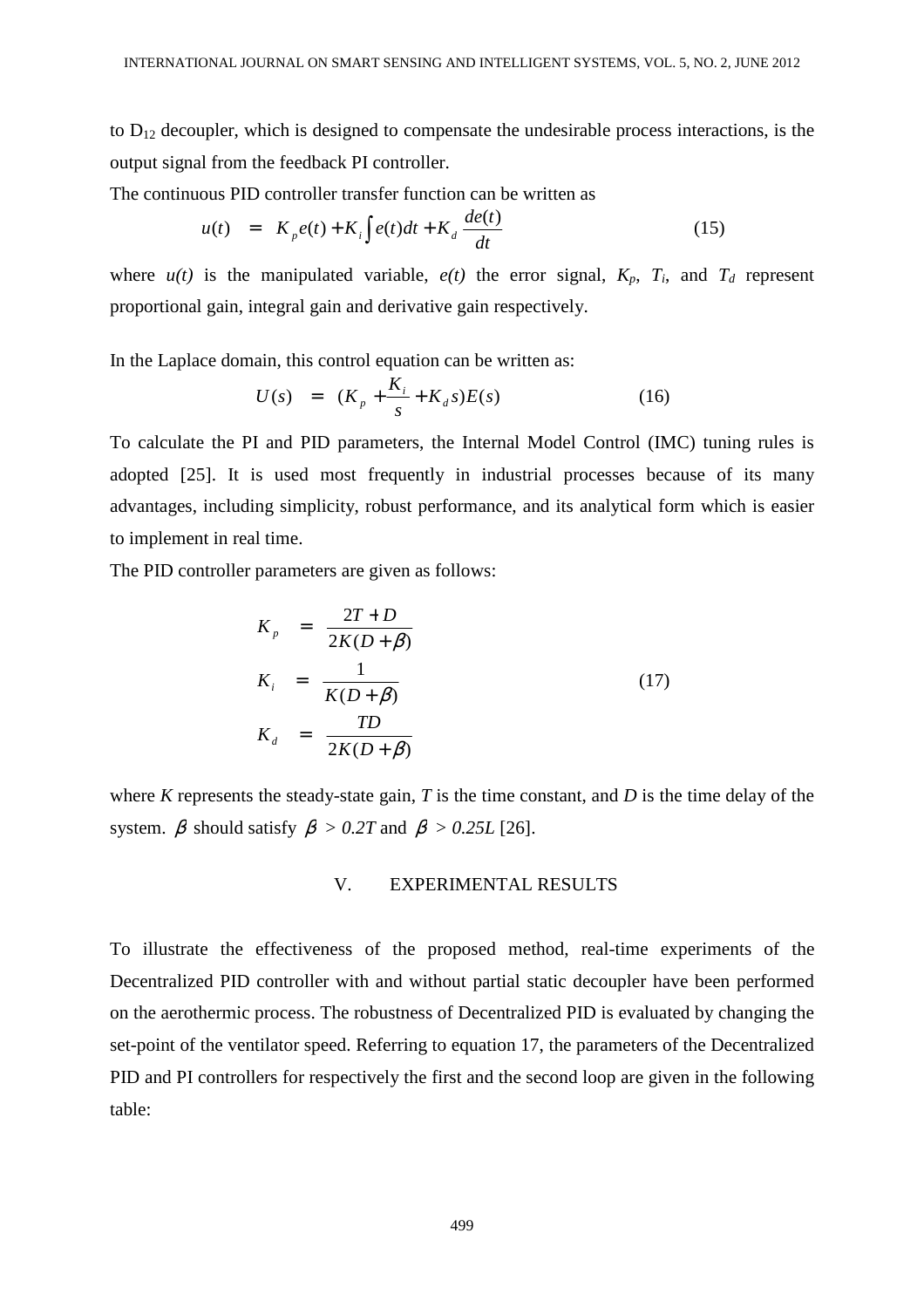|             | proportional | differential | integral |         |
|-------------|--------------|--------------|----------|---------|
| First loop  | .9812        | 6.2881       | 0.0527   | 17.0350 |
| Second loop | .3633        | 0.7063       |          | 0.3003  |

Table 2: parameters of the PID and PI controllers using IMC tuning rules

Figure 10 and 11 present the results of multi-loop PI/PID controllers with and without static decoupler using IMC tuning rules. It is apparent from these figures that the proposed decentralized controllers provide a good performance. Their robustness and their effectiveness are confirmed by the elimination of the interaction effect on the air temperature variable compared to the controller without decoupler. It is obvious that the proposed controller affords a good robust performance consistently. We noted that there is no change in the behavior of the second loop parameters controlled by the PI with and without static decoupler. This can be justified by the fact that this loop is not infected by the first one represented by the air temperature and the heater grid. Which confirms quite the interaction test result obtained in section II.



Figure 10: Top figure: closed-loop air temperature response; bottom figure: Closed-loop heater grid control response. (Blue: Decentralized PID controller, Green: conventional PID controller, Red: set-point signal).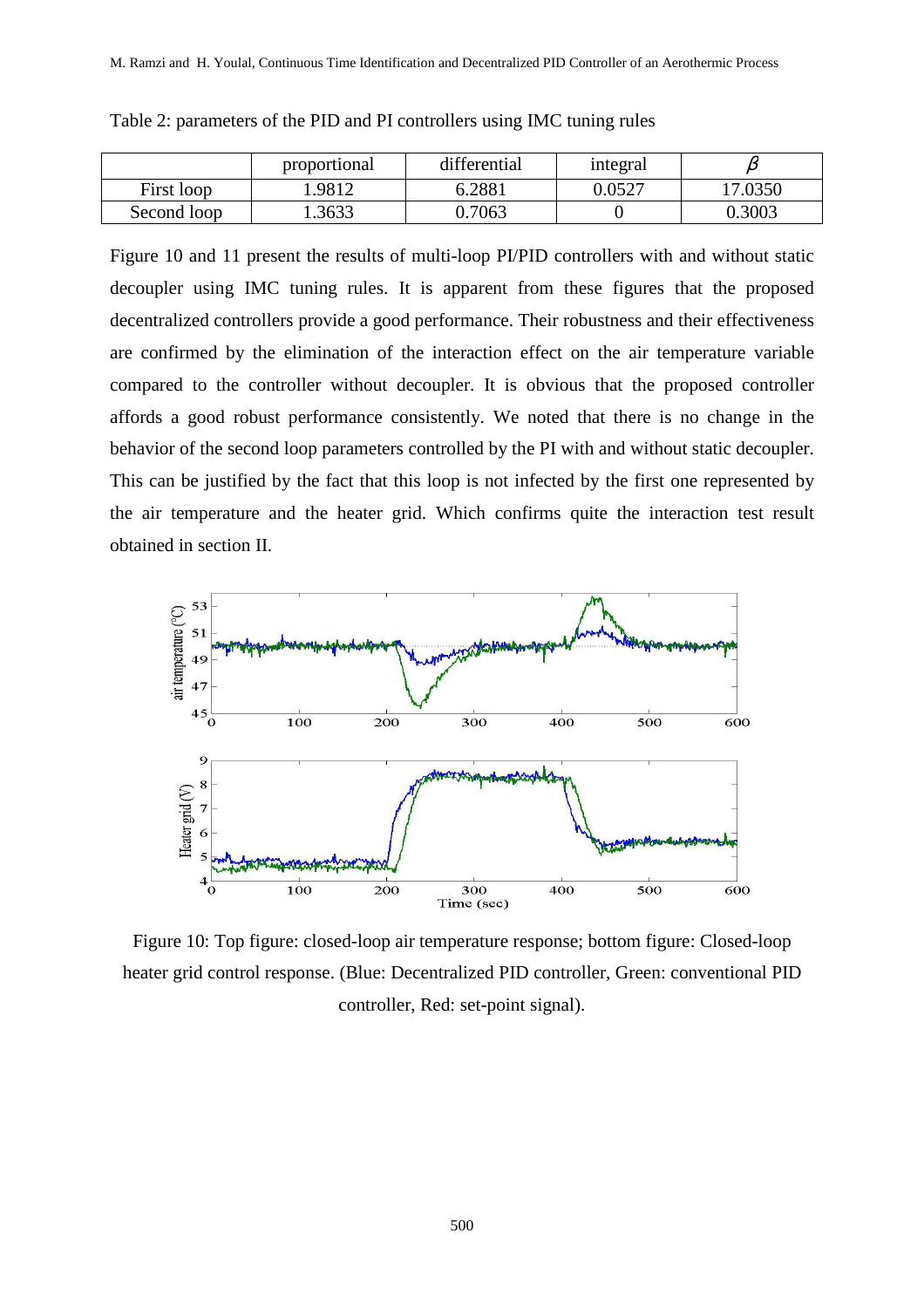

Figure 10: Top figure: closed-loop air flow response; bottom figure: Closed-loop ventilator speed control response. (Blue: Decentralized PI controller, Green: conventional PI controller, Red: set-point signal).

## VI. CONCLUSIONS

In this paper, the aerothermic process has been successfully modeled by Direct Continuous-Time Identification (DCTI) approach. The strong interaction effect caused by the ventilator speed on the air temperature was reduced considerably by using a partial static decoupler. A Decentralized Proportional-Integrate-Derivative controller is implemented to this process. The comparison between the decentralized PID controller, with and without interaction, is analyzed. From this study, it can be clearly seen that the proposed control method is better than the conventional ones.

In conclusion, the use of decentralized controller obtained from the partial static decoupler demonstrates robust performance for tracking set point change and rejecting the interaction effect of the second loop on the first one. It constitutes a worth extension of the multi-loop control methods and an alternative to the basic classical control for these kind of processes used for both engineering education and research training.

#### REFERENCES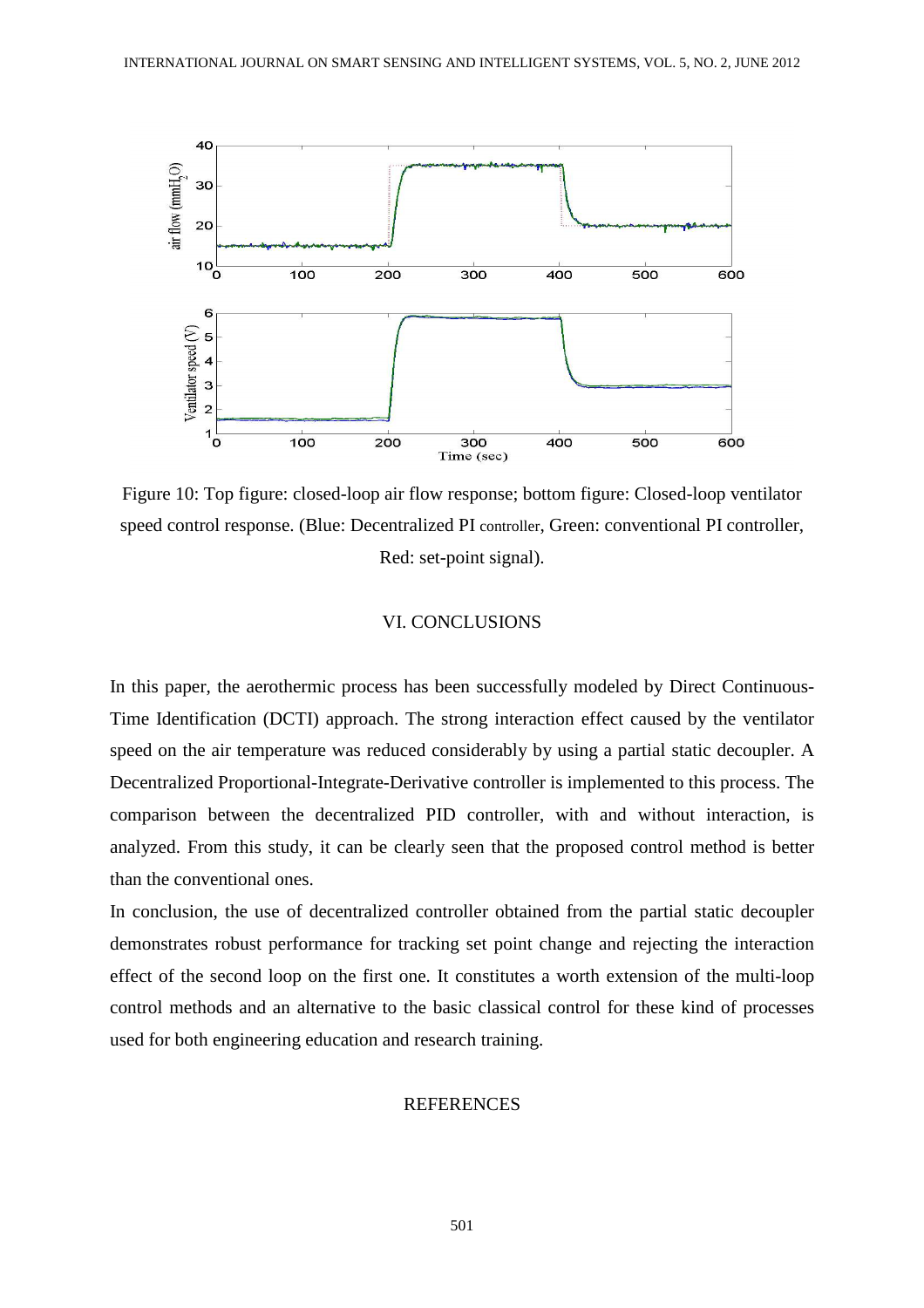[1] M. Ramzi, H. Youlal and M. Haloua, "State Space Model Predictive Control of an Aerothermic Process with Actuators Constraints," *Intelligent Control and Automation*, Vol. 3 No. 1, 2012, pp. 50-58.

[2] N. Bennis, J. Duplaix, G. Enéa, M. Haloua, H. Youlal, "Greenhouse climate modelling and robust control", Computers and Electronics in Agriculture, 2008, Vol. 61, pp. 96-107.

[3] M. Nachidi, F. Rodriguez, F. Tadeo, J.L. Guzmanb, "Takagi-Sugeno control of nocturnal temperature in greenhouses using air heating", ISA Transactions, 2011, Vol. 50, pp. 315-320.

[4] R.F. Escobar, et al., "Sensor fault detection and isolation via high-gain observers: Application to a double-pipe heat exchanger", ISA Transactions, Volume 50, Issue 3, July 2011, pp. 480-486.

[5] M.F. Rahmat , N.A. Mohd Subha, Kashif M.Ishaq and N. Abdul Wahab, "Modeling and controller design for the VVS-400 pilot scale heating and ventillation system", International journal on smart sensing and intelligent systems, December 2009, Vol. 2, No. 4, pp. 579-601.

[6] E. Yesil, M.Guzelkaya, I.Eksin, O. A. Tekin, "Online Tuning of Set-point Regulator with a Blending Mechanism Using PI Controller". *Turk J Elec Engin*, 2008, Vol.16, No. 2, pp. 143-157

[7] T. Kealy, A. O'Dwyer, "Closed Loop Identification of a First Order plus Dead Time Process Model under PI Control", Proceedings of the Irish Signals and Systems Conference, University College, Cork, 2002, pp. 9-14.

[8] R. Mooney and A. O'Dwyer, "A case study in modeling and process control: the control of a pilot scale heating and ventilation system", Proceedings of IMC-23; the 23rd International Manufacturing Conference, University of Ulster, Jordanstown, August, 2006, pp. 123-130.

[9] H.L. Ho, A.B. Rad, C.C. Chan and Y.K. Wong, "Comparative studies of three adaptive controllers", ISA Transactions 38, 1999, pp 43-53.

[10] D.M. de la Pena, D.R. Ramirez, E.F. Camacho, T. Alamo, "Application of an explicit min-max MPC to a scaled laboratory process", Control Eng. Practice, Vol. 13, No. 12, 2005, pp. 1463-1471.

[11] Manual for ERD004000 Flow and Temperature process, 78990 ELANCOURT, FRANCE, 2008.

[12] H. Garnier, M. Gilson, T. Bastogne, and M. Mensler, "CONTSID toolbox: a software support for continuous-time data-based modelling. In Identification of continuous time models from sampled data", *H.Garnier and L. Wang (Eds.), Springer, London*, 2008, pp. 249- 290.